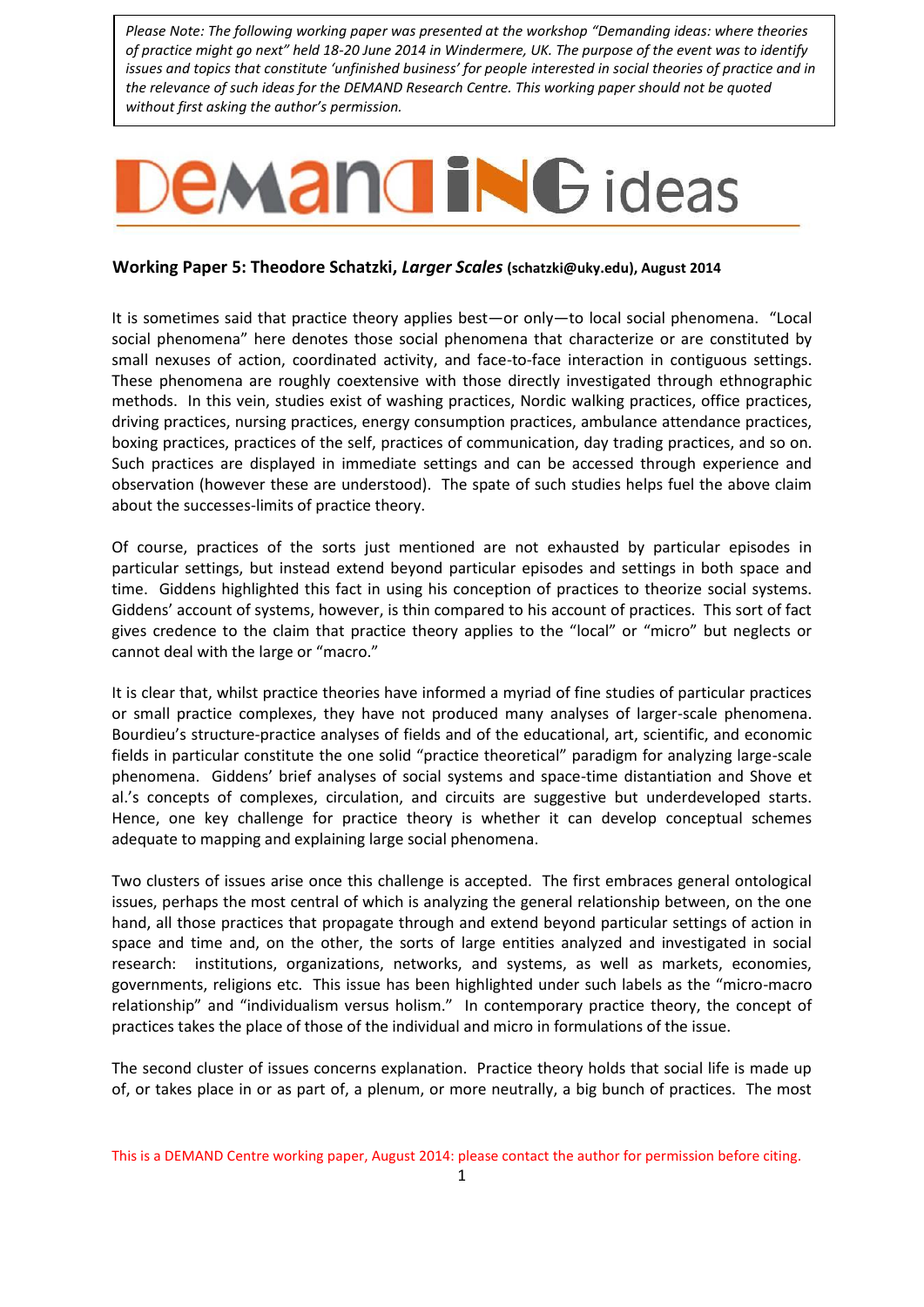general explanatory issue is accounting for changes in practices and complexes thereof. There are many possible approaches to this issue. One possible general sort of approach is to apply single explanatory schemes or mechanisms to practices and practice complexes. A prominent example of such a scheme or mechanism is the evolutionary team of variation-selection-retention. Applying this scheme to the plenum of practices would imply explaining changes in practices and complexes thereof through combinations of these three processes. Another possible sort of single scheme approach is that found in the family of systems theories. Here the idea would be that practices forms systems and that changes in practices and complexes thereof are tied to systemic processes and subject to systems theoretical considerations. A third approach would highlight the notion of a field: embedding practices in wider fields, it would argue that competition, power dynamics, and the pursuit of meaning in those fields determine how practices change. Of these three approaches, only the third comes close to having active advocates (Fligstein and McAdam 2012). It is easy, however, to imagine applying any of the three to social life understood as a big bunch of practices.

I believe that none of these approaches is adequate. Anyone who has read the works of Michel Foucault, Gabriel Tarde, or Bruno Latour, let alone those of most historians, knows that social life is simply too intricate and contingent for any such scheme to cover either the phenomena it claims to cover or very many phenomena at all. Contingency and detail are simply too decisive in the advance of social affairs. The detailed descriptions provided by the practice-based analyses of social phenomena mentioned in the opening paragraph reinforce this general claim by showing that social affairs unfold in a myriad of ways. As an alternative to advocating a particular scheme as the explanatory key to social change, the work of the aforementioned thinkers points toward the idea that explanations of social phenomena are historical in character: that is, that explanation is a matter of describing, or following out, what specifically led to the phenomenon to be explained, that is, the series of events that brought it about (on this, see also W.H. Walsh). This idea applies to small and large, and to micro and macro, alike. Both a counterpunch and a revolution are in principle explained by tracing the series of events that led to them. Of course, when the phenomenon to be explained is larger than a small network of actions or interactions, a multitude of event chains lies behind it. As a result, explaining it requires fashioning an overview of this multitude. In all cases, however, giving explanations requires delving into the details of social life.

The idea that explanation Is historical also raises questions about what explanatory work is left for theory. My view is that theory primarily develops concepts that can inform empirical research, description, and explanation. It does this by developing technical accounts of the subject matter of interest. Vis-à-vis explanation, theory can also develop accounts of the event series that lie behind social phenomena. A rather opposed position sometimes found among professional historians is that technical accounts are not needed to understand these series—ordinary concepts suffice—and that technical accounts are of scant intellectual interest anyway.

Practice scholars are more friendly to theory than historians are. Moreover, they embed event series in the plenum of practices. This means that a general understanding of the nature, trajectories, and effects of these series requires grasping (1) the relations of event series to practices, including the bearing of practices on them and their bearing on practices, and (2) how practices compose social phenomena. Discharging the first task requires developing an account of the dynamics of practices, their formation, perpetuation, and dissolution, where "dissolution" includes destruction, disappearance, hybridization, and bifurcation. Central to this account will be the role that event cum action series play in these processes. As discussed, discharging the second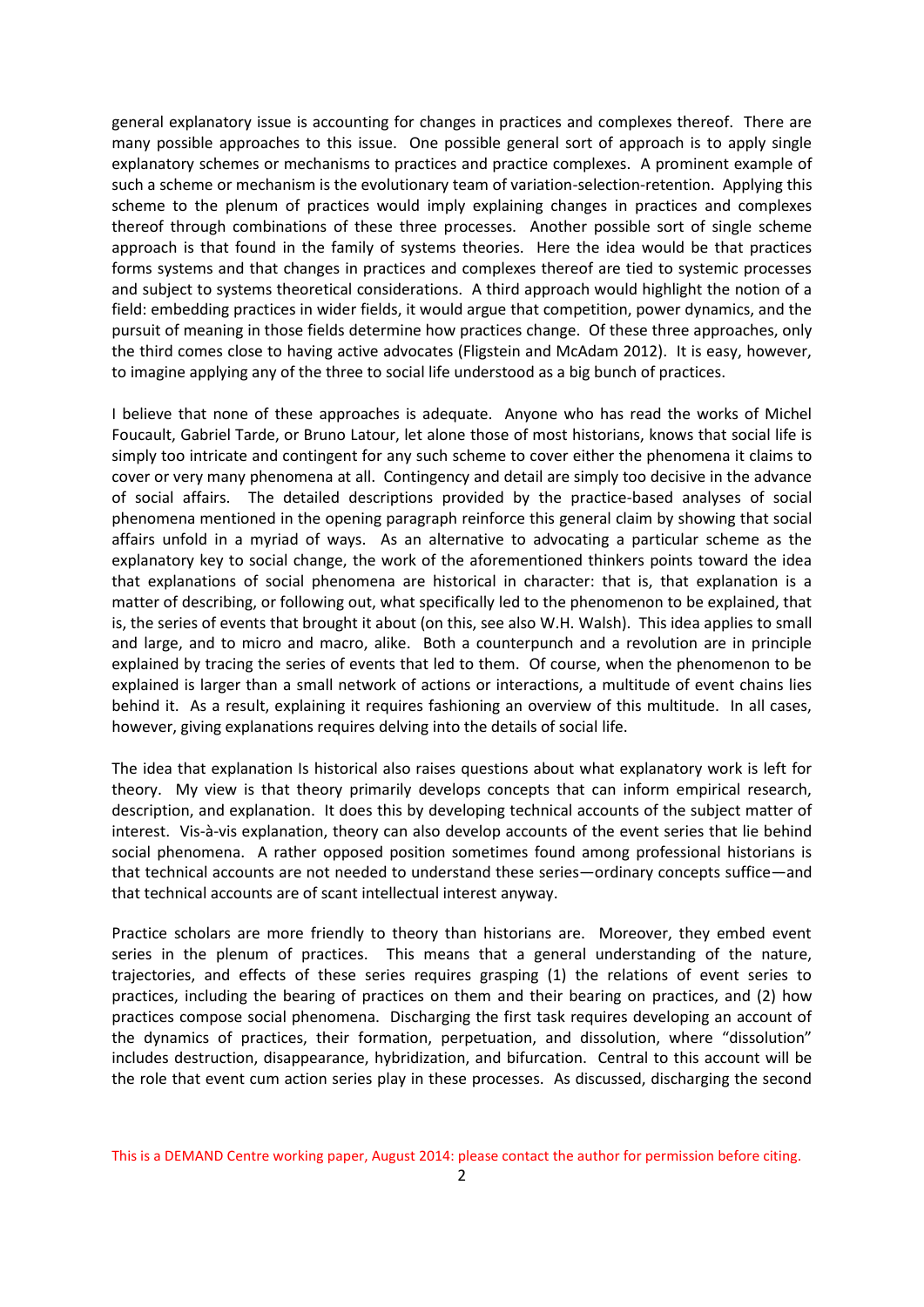task requires addressing questions about the relationship between practices and social entities of types such as organizations, institutions, power, interactions, and field as well as between practices and large phenomena of types such as governments, financial systems, and international telecommunication networks. Analyses that address both areas of investigation yield broad accounts of the connection between chains of events and the coming about of social phenomena of all scales, from those such as face-to-face interactions that are often confined to particular settings to those such as energy provision networks that are often global in reach. Again, explanations of particular phenomena always refer, ultimately, to particular event series. As a result, the provision of explanations is empirical and requires methodic investigation or social experience. Whilst explanation is empirical, practice theory (1) offers accounts of event series and the practice stage on which they propagate, thereby (2) provides technical concepts with which researchers can provide overviews of event series, analyze explanans and explanandum, and thus be oriented in their empirical investigation, and (3) informs the self-understanding of researchers.

Part of the work of theory in this context is devising technical concepts that name features of or forms of change in the dynamical plenum of practices or the social phenomena that thereby arise, change, and disappear. This includes features and patterns in the myriads of event series that give rise to social affairs. An example of technical concepts that describe patterns in event series is Tarde's (e.g., 1969) triad of imitation, invention, and opposition, which characterize both the events that make up series as well as the series themselves. Another example is William Ogden's (1964) concepts of invention, accumulation, diffusion, and adjustment, each of which names a type of event or event series nexus; the latter sort of concept also applies to the social phenomena resulting from such nexuses. (Social phenomena are a type of pattern.) A recent example of such a typology is Georgina Born's (2008) circulation, contagion, differentiation, resistance, imitation, association, aggregation, sedimentation, and differential curves of change, which like Ogden's concepts name types of event or pattern-result.

Sorting out the roles that humans, nonhumans, and inanimate entities play in event and action series is an issue that has received considerable attention since the mid-1980s. Whether in the belief that these roles can be understood through the notion of action or in the belief that human actions are crucial to most of the event series that bear on social affairs, a practice account of event series propagating through the plenum of practices should work with the notion of series of actions. Different accounts exist of action series, most of which have no direct connection to practice theory. Examples include Tarde's notion of imitations rays and Latour's notion of mediator chains. These conceptions series construe action chains as central to the dynamism of social life. Practice theory adds to these approaches the idea that action chains are inherently embedded in bundles and constellations of practices.

The challenge that large phenomena pose to practice theory is thus one of devising ontological analyses that theorize the relationship between the plenum of practices and social phenomena. To the extent that a practice theory takes on the notion of action-event series, it is incumbent on that theory to analyze the relationship among action series, practices, and large phenomena. An alternative is to defend general explanatory schemes or mechanisms that apply to practices and practice complexes widely. In all instances, practice theories must develop concepts useful to empirical researchers for conceptualizing, describing, and explaining their subject matters and for capturing the dynamic processes pertaining to them.